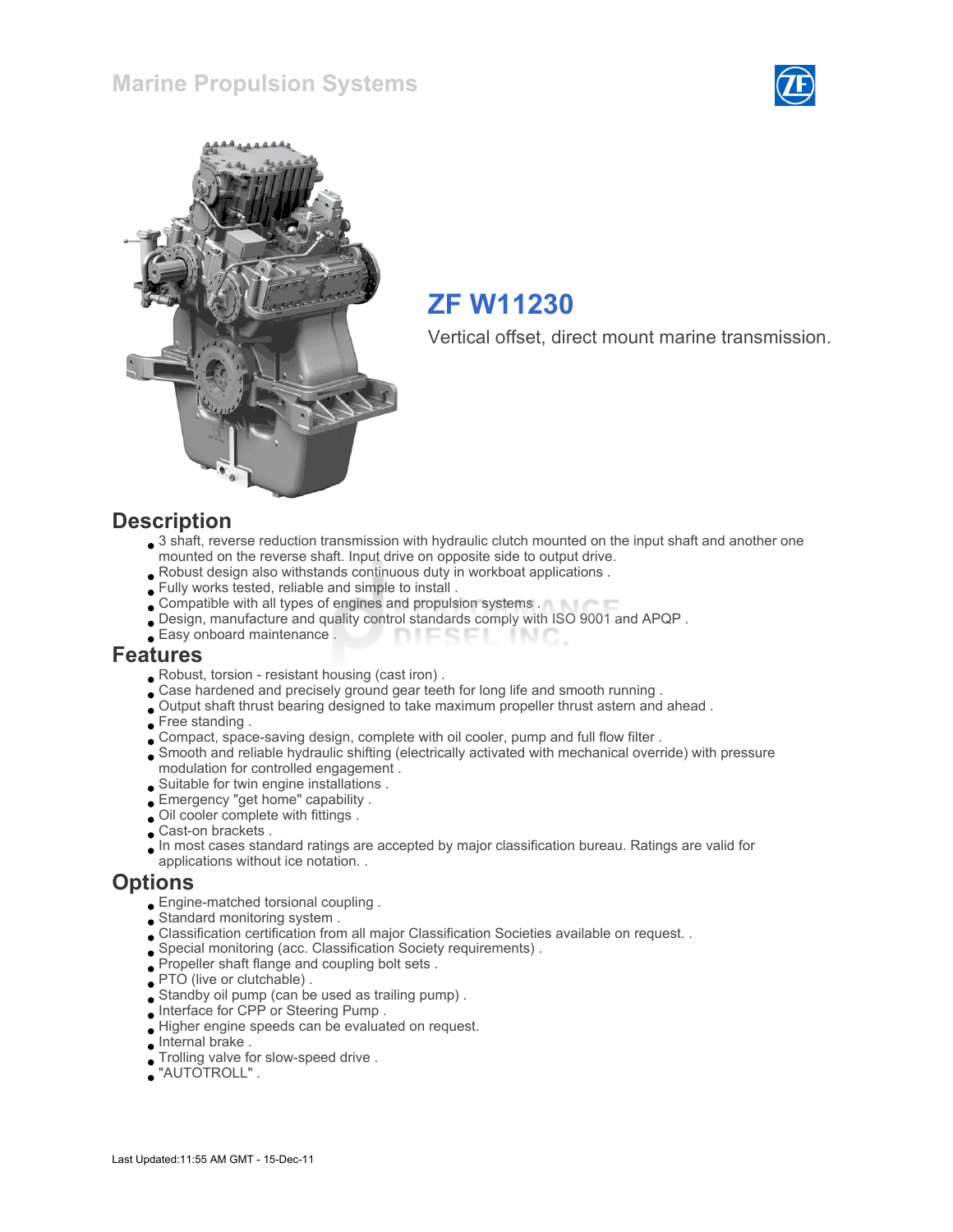# ZF W11230

# Ratings

## Continuous Duty

| <b>RATIOS</b>                 | <b>MAX. TORQUE POWER/RPM</b> |                                                                                  |                     | <b>INPUT POWER CAPACITY</b> |           |    |    |    |           | MAX. |            |
|-------------------------------|------------------------------|----------------------------------------------------------------------------------|---------------------|-----------------------------|-----------|----|----|----|-----------|------|------------|
| <b>FIRE</b>                   | Nm                           | ftlb                                                                             | <b>kW</b>           | hp                          | <b>kW</b> | hp | kW | hp | <b>kW</b> | hp   | <b>RPM</b> |
|                               | $1000$ rpm                   |                                                                                  | 1200 rpm   1600 rpm |                             |           |    |    |    |           |      |            |
| $\Box$ 5.444*, 6.250*, 6.565* |                              | 14230   10496   1.4901   1.9982   1490   1998   1788   2398   2384   3197   1600 |                     |                             |           |    |    |    |           |      |            |
| $\blacksquare$ 6.909          |                              | 13800   10178   1.4450   1.9378   1445   1938   1734   2325   2312   3100   1600 |                     |                             |           |    |    |    |           |      |            |
| * Special Order Ratio.        |                              |                                                                                  |                     |                             |           |    |    |    |           |      |            |

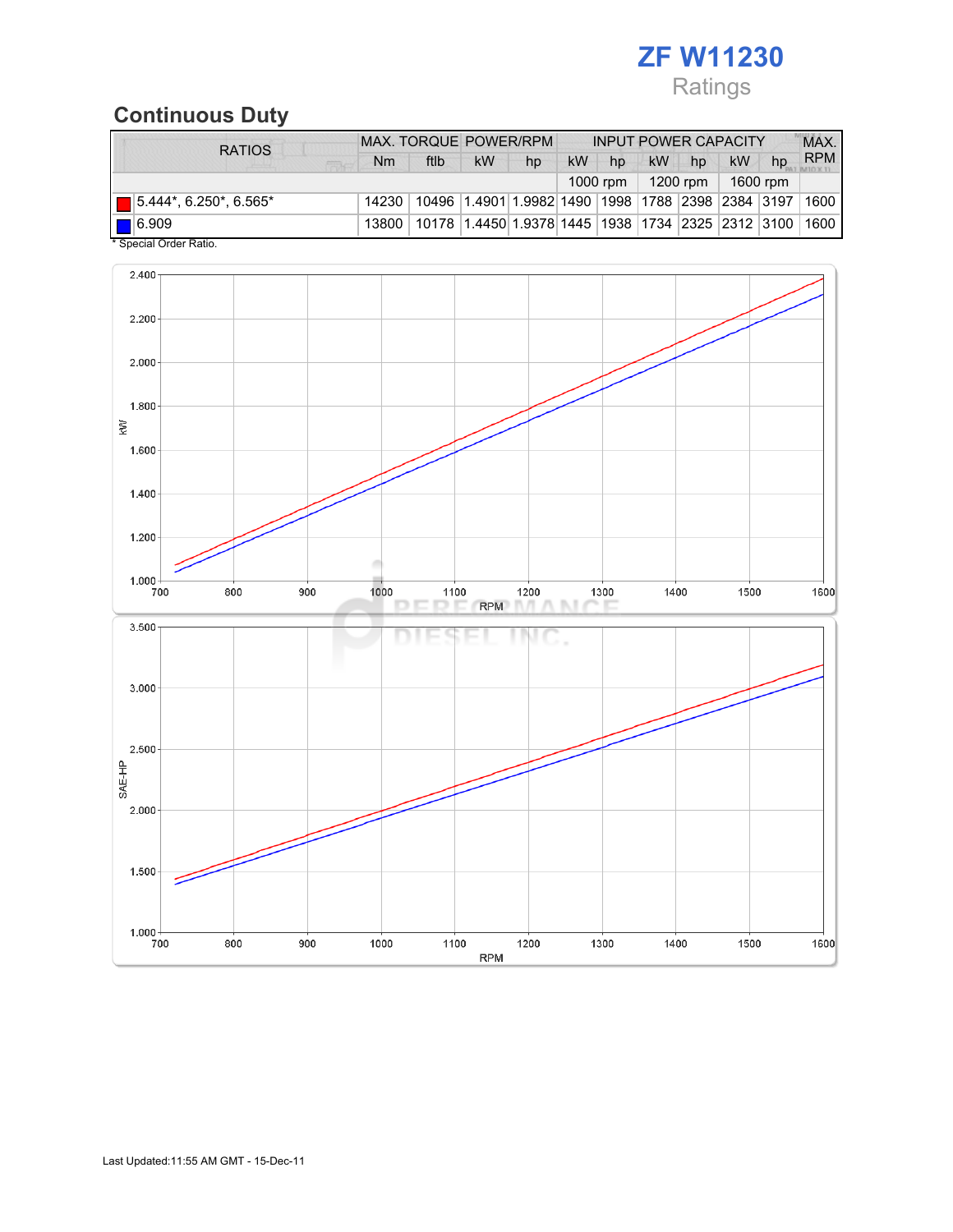# ZF W11230

**Dimensions** 





| mm (inches) |                |                |    |                                                 |  |                                            |                |  |  |  |
|-------------|----------------|----------------|----|-------------------------------------------------|--|--------------------------------------------|----------------|--|--|--|
|             | B <sub>1</sub> | B2             | H1 | H <sub>2</sub>                                  |  |                                            | L <sub>2</sub> |  |  |  |
| 660 (26.0)  | 825 (32.5)     |                |    | 825 (32.5) 688 (27.1) 1,075 (42.3) 1,562 (61.5) |  | $\vert 1,238$ (48.7) 379 (14.9) 714 (28.1) |                |  |  |  |
|             |                | Weight kg (lb) |    | Oil Capacity Litre (US qt)                      |  |                                            |                |  |  |  |
|             |                | 3,700(8,160)   |    |                                                 |  | 145 ( 154)                                 |                |  |  |  |

DIESEL INC.

# Output Coupling Dimensions

|       |  |  |  |             | <b>Bolt Holes</b>                       |                     |      |                 |  |
|-------|--|--|--|-------------|-----------------------------------------|---------------------|------|-----------------|--|
|       |  |  |  |             |                                         | Diameter (E)<br>No. |      |                 |  |
| mm in |  |  |  | mm in mm in | mm                                      |                     | mm   |                 |  |
|       |  |  |  |             | 540 21.3 470 18.5 395 15.6 50.0 1.97 16 |                     | 36.5 | $\overline{44}$ |  |